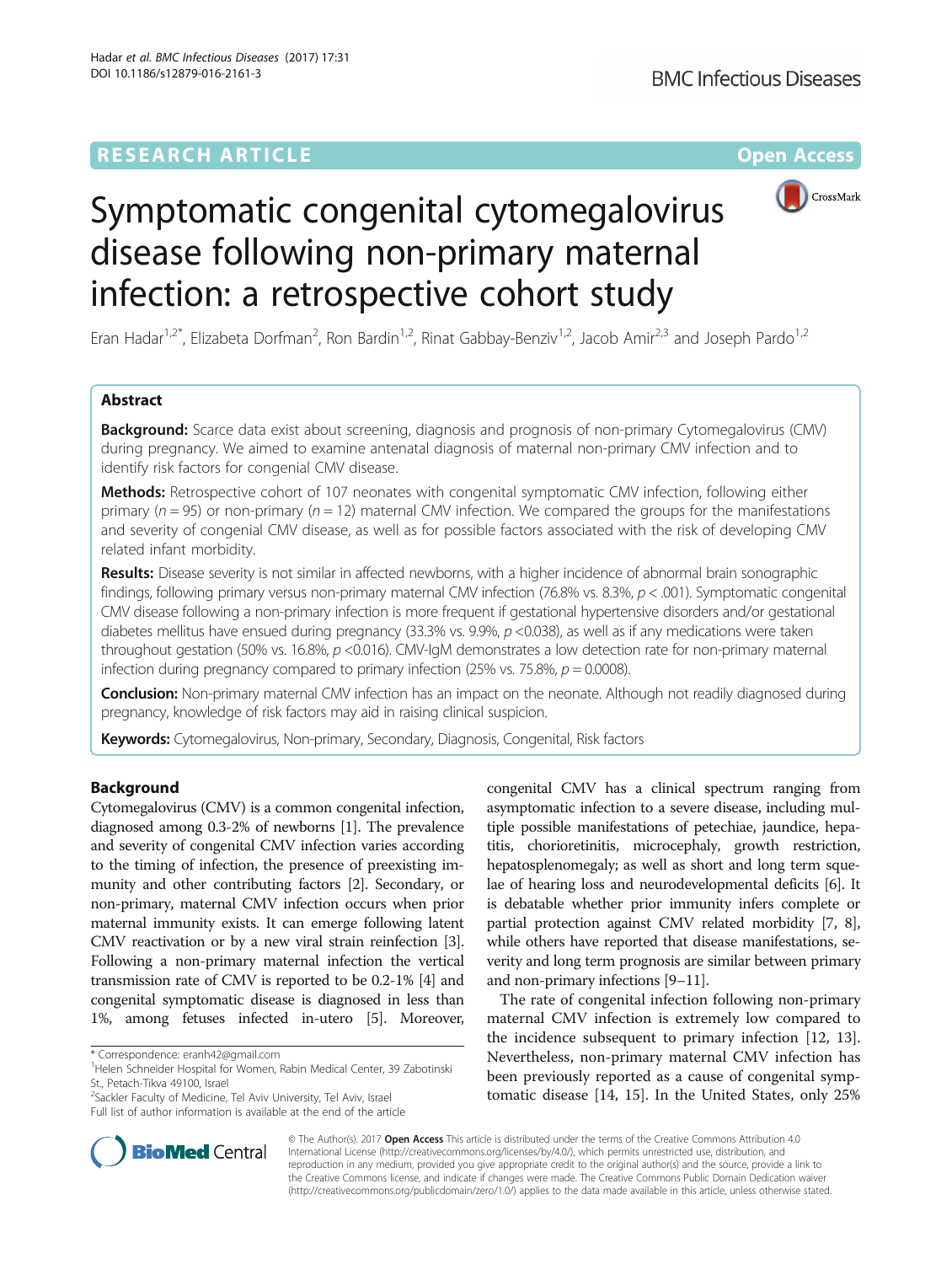of infants with congenital CMV infection were attributable to primary maternal infection, while 75% were born to mothers with non-primary infections, following either reactivation or reinfection with different viral strains [[16](#page-5-0)]. Moreover, in a recent population-based prediction model, it was estimated that non-primary infections account for the majority of CMV-related hearing losses [[17](#page-5-0)].

Paucity of reports exist on appropriate tools to screen and diagnose non-primary gestational CMV and to detect women who are at risk for delivering CMV symptomatic infants, following a non-primary infection. Therefore, we aimed to examine the antenatal diagnosis of maternal non-primary CMV infection and to identify antenatal risk factors for congenial symptomatic CMV among neonates.

## Methods

We conducted a retrospective cohort study of all neonates that were referred for follow up due to congenital CMV infection. The study was approved by the Rabin medical center institutional review board.

## Study population

The study population included all neonates born from January 2006 to December 2013, who were referred for follow up due to congenital symptomatic CMV infection. The study was conducted at the Rabin medical center, which is a university-affiliated, tertiary medical center which serves as a referral center for both high risk pregnancies (Helen Schneider Hospital for Women) and pediatric patients (Schneider Children's Medical Center of Israel).

Eligibility criteria for the study included all the newborns with a positive urinary culture or PCR for CMV, taken shortly after birth and up to two weeks following delivery. Those with insufficient data as to antenatal and/or neonatal care and serological data were excluded from the study, as well as those newborns with a congenital asymptomatic infection. The included population was sub-divided to symptomatic neonates following either non-primary maternal CMV infection (study group) versus primary infection (control group).

Symptomatic newborns included those with any one of the following symptoms or signs - small for gestational age (SGA, defined as birthweight below the 3rd percentile for gestational age at delivery), chorioretinitis, abnormal brain sonography (defined as the presence of any of the following: calcification, periventricular hyperecogenicity, ventriculomegaly, subependymal cysts and lenticular-striated vasculopathy (LSV)), microcephaly (defined as age appropriate head circumference below two standard deviations), pathological audio screening, sensorineural hearing loss (SNHL) detected by abnormal brainstem-evoked response audiometry test (BERA) and

that the treating physician has decided to start antiviral treatment for any one of the above mentioned signs and symptoms.

## Maternal and neonatal follow up

The diagnosis of primary maternal CMV infection was established according to the following criteria: women who seroconvert from negative to positive CMV-IgG during pregnancy; or if prior serology for CMV was not available - low CMV-IgG avidity and positive specific CMV-IgM were also considered diagnostic for primary maternal CMV infection. Non-primary CMV infection was considered when pre-gestational maternal immunity was established from previous laboratory results, i.e. positive CMV-IgG documented prior to pregnancy.

Mothers who were diagnosed during pregnancy with gestational CMV infection were offered prenatal diagnosis with amniocentesis. The procedure was performed beyond 21 completed weeks of gestation and at least 7 weeks after the presumed timing of maternal CMV infection. Following amniocentesis, if fetal infection was documented and pregnancy was not terminated, serial ultrasound (US) assessments were recommended every 3–4 weeks and magnetic resonance imaging (MRI) was suggested at 32–34 weeks. Fetal imaging results - by either MRI or US - were considered as abnormal, an related to CMV, if they included any one of the following findings: fetal growth restriction (defined as estimated fetal weight below the 3rdpercentile for gestational age), ventriculomegaly, microcephaly, central nervous system (CNS) calcification, periventricular hyperecogenicity, subependymal cysts, increased white matter signal and abnormal gyration or hyperechogenic bowel.

Congenital CMV infection in the newborn was established by a CMV positive urinary shell vial culture or PCR, preformed within 48 h after birth and up to 2 weeks following delivery. Neonates with a positive culture underwent a thorough evaluation, upon admission, comprised of: BERA, ocular funduscopy, brain ultrasound and blood work-up for complete blood count, liver enzymes and bilirubin. CNS sonographic signs related to neonatal CMV included: calcifications, periventricular hyperecogenicity, ventriculomegaly, pseudocysts and LSV. Neonates diagnosed with CMV infection after birth were followed at our clinic once a month until 3 months of age and every 3-6monthsthereafter. A full physical examination, including neurological and developmental assessments, was performed at each visit. Blood count was tested every other week up to 3 months of age and then during subsequent clinical visits. BERA was performed in the first month, and thereafter at least twice in the first year of life, with follow up periodic examinations every 6 months to age 2 years. Behavioral learning evaluation was preformed every 6 months up to age 4.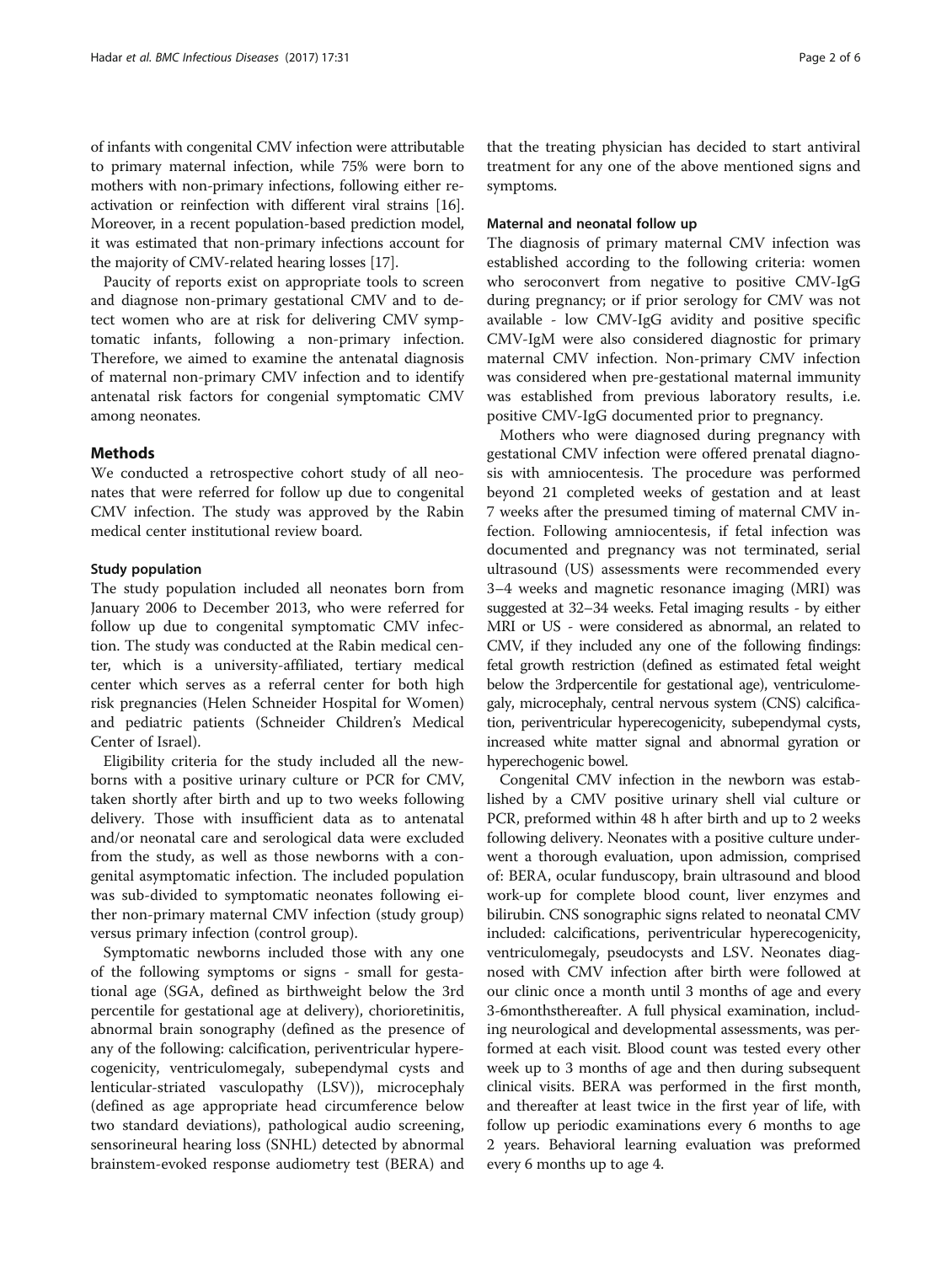## Data extraction and definitions

We extracted maternal, fetal and neonatal data from medical charts, delivery records and computerized databases of laboratory and imaging data. The extracted data for the study included: maternal demographics, medical and obstetrical history, maternal occupation (high risk occupations for CMV exposure were defined as kindergarten teachers, day care workers and medical professionals), pregnancy complications (Hypertensive disorders, gestational diabetes, preterm delivery prior to 37 weeks of gestation and maternal febrile illness during pregnancy), use of medication throughout pregnancy and delivery outcome (mode and time of delivery, fetal gender, Apgar score and birthweight). Laboratory and imaging data was also extracted, including: complete maternal serologic data (IgG, IgM and IgG avidity), liver enzyme testing, amniocentesis and imaging (US and/or MRI) results for CMV obtained during pregnancy and neonatal follow up.

## Statistical analysis

Statistical analysis was performed using the Statistical Package for Social Science (SPSS, IBM software version 21.0, Chicago, IL, USA). Categorical variables were compared using Fischer's exact or Pearson Chi-square tests. Continuous variables were analyzed by One Way Analysis of Variance (ANOVA). A probability value below 0.05 was considered significant.

## Results

A total of 173 newborns with proven congenital CMV infection were evaluated, of which six were excluded due to lack of antenatal data and 60 due to a neonatal asymptomatic infection. Therefore, 107 newborns with symptomatic congenital CMV disease were available for final analysis - 12 (11.2%) newborns were symptomatic following non-primary CMV maternal infection (study group) and 95 (88.8%) were affected following primary CMV maternal infection (control group).

The manifestations of the congenital CMV disease among the neonates, in each of the groups, are presented in Table 1. Our results demonstrate that symptomatic newborns following maternal non-primary CMV infection were significantly less likely to present an abnormal brain sonography compared to neonates with congenital CMV disease following primary CMV infection (8.3% vs. 76.8%,  $p < .001$ ).

## Maternal factors (Table 2)

Women giving birth to a symptomatic newborn, following a non-primary CMV infection during pregnancy, were more likely to have medical complications during pregnancy (33.3% vs. 9.9%,  $p \le 0.038$ ) and were more likely to have used medications during pregnancy (50% vs. 16.8%,  $p \le 0.016$ ) compared to women delivering

|  |                                                         |  | Table 1 CMV related findings among symptomatic neonates, |
|--|---------------------------------------------------------|--|----------------------------------------------------------|
|  | following primary versus non-primary maternal infection |  |                                                          |

|                                      | Primary $(n =$<br>95) | Non-primary $(n =$<br>12) | P<br>value |
|--------------------------------------|-----------------------|---------------------------|------------|
| Small for gestational age            | 17 (17.9%)            | $1(16.6\%)$               | 0.686      |
| Chorioretinitis                      | $5(5.3\%)$            | 0                         | 0.999      |
| Abnormal brain sonography            | 73 (76.8%)            | $1(8.3\%)$                | &0.001     |
| Microcephaly                         | 5(5.3%)               | $1(8.3\%)$                | 0.904      |
| Pathological audio screening<br>test | 18 (18.9%)            | 3(25%)                    | 0.7        |
| Abnormal BFRA                        |                       |                           |            |
| At admission                         | 32 (33.7%)            | 7(58.3%)                  | 0.117      |
| At follow up                         | 40 (42.1%)            | 7(58.3%)                  | 0.498      |

Data presented as n (%)

CMV Cytomegalovirus, BERA Brainstem Evoked Response Audiometry

after a primary CMV infection. Serological diagnosis of maternal infection was established during pregnancy in only 3 women among the non-primary infection subgroup. We found that the likelihood of positive IgM-CMV was significantly lower (25% vs. 75.8%,  $p = 0.0008$ ) among the non-primary subgroup compared to the primary subgroup, respectively.

| Table 2 Maternal characteristics among symptomatic neonates, |
|--------------------------------------------------------------|
| following primary versus non-primary maternal infection      |

|                                     | Primary<br>$(n = 95)$ | Non-primary<br>$(n = 12)$ | $P$ value |
|-------------------------------------|-----------------------|---------------------------|-----------|
| Maternal age, years                 | $29.12 \pm 5.12$      | $27.77 \pm 4.60$          | 0.452     |
| Maternal chronic disease            | 14 (15.1%)            | 3(27.3%)                  | 0.382     |
| High professional risk              | 19 (20%)              | 2 (16.7%)                 | 0.999     |
| Obstetrical history                 |                       |                           |           |
| Parity                              | $2.24 \pm 1.21$       | $2.16 \pm 1.69$           | 0.848     |
| Live births                         | $2.03 \pm 0.93$       | $2.0 \pm 1.41$            | 0.918     |
| Abortions                           | $0.21 + 0.74$         | $0.17 \pm 0.39$           | 0.847     |
| Parity, with living children $(≥1)$ | 75 (78.9%)            | 7(58.3%)                  | 0.146     |
| Complications during pregnancy      | $9(9.9\%)$            | 4 (33.3%)                 | 0.038     |
| Medication use during pregnancy     | 16 (16.8%)            | 6 (50%)                   | 0.016     |
| Febrile disease at CMV diagnosis    | 31 (38.8%)            | $1(8.3\%)$                | 0.103     |
| Gestational age at CMV diagnosis:   | $19.50 \pm 8.38$      | $19.16 \pm 13.51$         | 0.928     |
| 1 <sup>st</sup> trimester           | 44 (46.3%)            | 3(25%)                    | 0.318     |
| 2 <sup>nd</sup> trimester           | 42 (44.2%)            | $1(8.3\%)$                | 0.03      |
| 3 <sup>rd</sup> trimester           | $9(9.5\%)$            | 2(16.7%)                  | 0.356     |
| Maternal serology at CMV diagnosis  |                       |                           |           |
| Positive IgG                        | 81 (85.3%)            | 12 (100%)                 | < .0001   |
| IgG Seroconversion                  | 79 (83.1%)            |                           |           |
| Positive IgM                        | 72 (75.8%)            | 3(25%)                    | 0.0008    |
| Low avidity IgG                     | 33 (34.7%)            |                           |           |

Data presented as  $n$ <sup>(%)</sup> or mean  $\pm$  1 Standard Deviation CMV Cytomegalovirus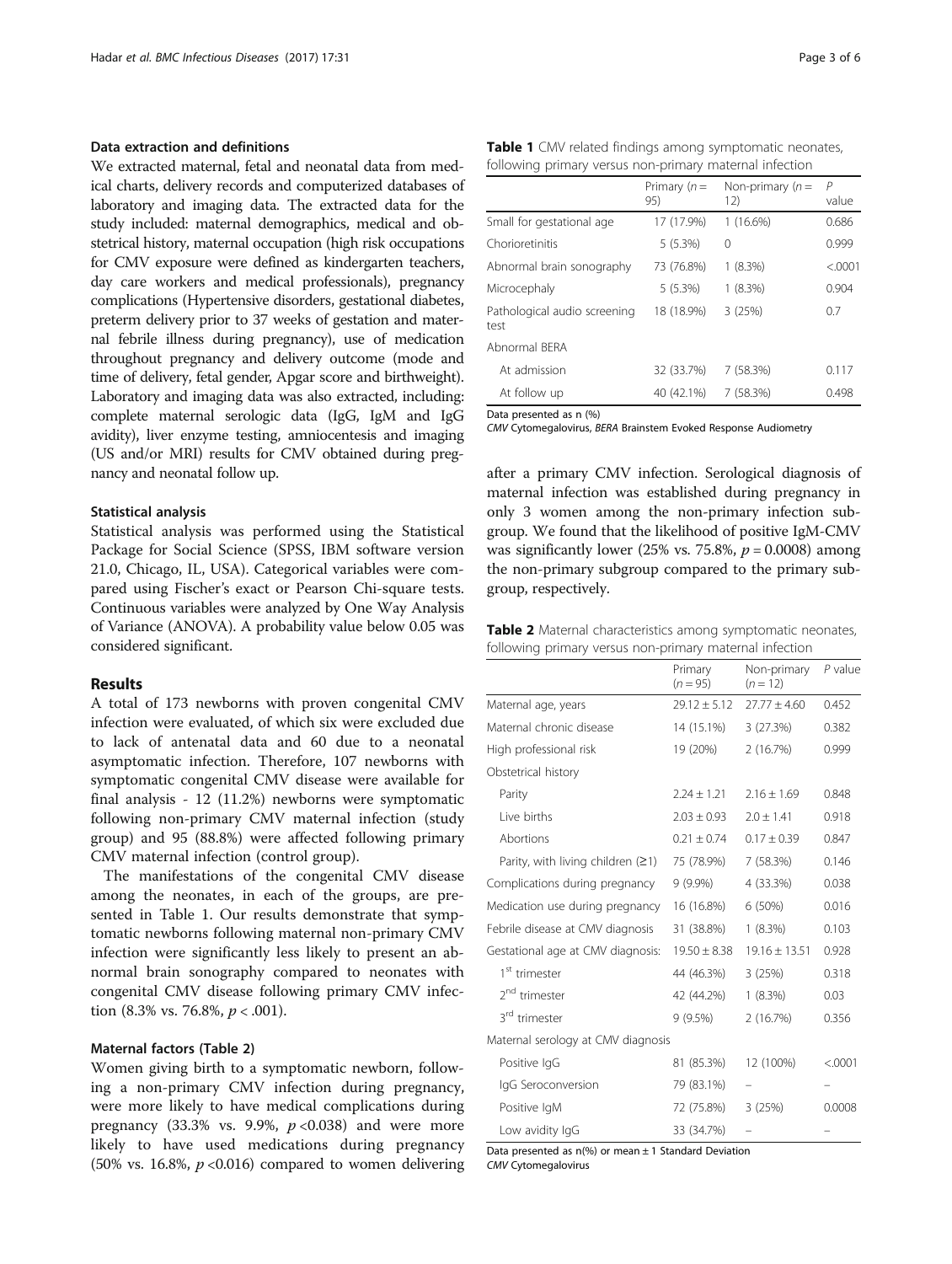## Fetal factors (Table 3)

Mothers exposed to non-primary CMV infection were less likely to perform amniocentesis than those with primary infection (16.7% vs. 49.5%,  $p = 0.035$ ). Also, the chance of positive CMV in amniotic fluid analysis among fetuses exposed to non-primary CMV infections was lower than those in the primary subgroup (0% vs. 89.4%.  $p = 0.018$ .

## **Discussion**

Our study was a retrospective cohort analysis of 107 newborns, stratified according to preexisting maternal immunity. Our main results indicate that disease manifestation and severity are not similar between groups; antenatal risk factors for a congenital CMV disease following a non-primary infection include the occurrence of pregnancy complications and the use of medication during pregnancy; and that CMV-IgM demonstrates low detection rate for non-primary maternal infection.

Previous studies have reported contradicting findings, whether CMV following non-primary infection is associated with a higher or lower incidence [[18](#page-5-0), [19\]](#page-5-0) and severity [[7](#page-5-0)–[11\]](#page-5-0) of congenital CMV. Boppana et al. [\[9](#page-5-0)], in a similarly designed study to our own, compared 47 symptomatic neonates - 12 following non-primary CMV and 35 following primary CMV infection. They demonstrated similar rates of CMV related symptoms (SGA, jaundice, hepatosplenomegaly, microcephaly, chorioretinitis and abnormal hearing screen) and comparable CMV disease severity among the groups. Townsend et al. [\[10\]](#page-5-0) and Ross et al. [[11](#page-5-0)] have

Table 3 Fetal characteristics among symptomatic neonates, following primary versus non-primary maternal infection

|                                              | Primary<br>$(n = 95)$ | Non-primary<br>$(n = 12)$ | P value |
|----------------------------------------------|-----------------------|---------------------------|---------|
| Fetal gender                                 |                       |                           |         |
| Male $(n = 56)$                              | 51 (53.7%)            | 5(41.7%)                  | 0.544   |
| Female $(n = 51)$                            | 44 (46.3%)            | 7 (58.3%)                 | 0.544   |
| Mode of delivery                             |                       |                           |         |
| Vaginal delivery                             | 64 (67.4%)            | 8 (66.7%)                 | 0.999   |
| Instrumental delivery                        | $6(6.3\%)$            | 2(16.7%)                  | 0.22    |
| Cesarean delivery                            | 25 (26.3%)            | 2(16.7%)                  | 0.726   |
| Gestational age at delivery, weeks           | $38.92 \pm 1.56$      | $39.00 \pm 2.00$          | 0.882   |
| Birth weight, grams                          | $3070 \pm 530$        | $3167 \pm 817$            | 0.607   |
| Neonatal head circumference, cm              | $33.71 \pm 1.63$      | $33.77 \pm 1.93$          | 0.909   |
| Amniocentesis preformed during<br>pregnancy: | 47 (49.5%)            | 2(16.7%)                  | 0.035   |
| Positive for CMV                             | 42 (89.4%)            | $\Omega$                  | 0.018   |
| Abnormal findings on fetal US                | 11 (11.6%)            | 4 (33.4%)                 | 0.114   |
| Abnormal findings on fetal MRI               | 11 (11.6%)            | 0                         | 0.608   |

Data presented as n(%) or mean ± 1 Standard Deviation

CMV Cytomegalovirus, US Ultrasound, MRI Magnetic Resonance Imaging

shown, respectively, that hearing loss and overall long term sequelae have similar incidence in primary and nonprimary CMV symptomatic newborns. Contradictory to these reports, Fowler et al. [[8](#page-5-0)], comparing 125 neonates born following primary maternal infection vs. 64 neonates born following non-primary infection demonstrated that only those with primary infection were symptomatic at birth – including jaundice, petechiae, hepatosplenomegaly, SGA, microcephaly, hydranencephaky and death. Also, that late onset handicaps and squelae were apparent among 25% of neonates born following primary infection, versus only 8% in neonates of the non-primary CMV group. Our study partly supports all these findings, as we demonstrated similar rates of SGA, microcephaly, chorioretinitis, pathological audio screening test and BERA. However, we found higher rates of abnormal brain sonography in the primary CMV group, a sign which has not been evaluated specifically in previous studies.

The majority of current literature on the prediction of symptomatic CMV disease among infected fetuses is focused on the timing of maternal infection during gestation and the presence of abnormal findings in fetal imaging, as predictors of symptomatic congenital disease. Our study is the first to demonstrate that nonsonographic antenatal factors may be associated with an increased risk to deliver an affected newborn. Our results support the possibility that the occurrence of pregnancy complications - specifically hypertensive disorders and gestational diabetes - as well as the use of chronic medication during pregnancy is associated with an increased risk of delivering a CMV symptomatic newborn, following a non-primary CMV maternal infection. There is paucity of data on antenatal risk factors for symptomatic disease, and no data focusing on the subgroup of non-primary CMV. Boppana et al. [\[9](#page-5-0)], demonstrated no difference among primary versus non-primary groups, with regards to parity and the number of children of the infected mothers. Others [[20\]](#page-5-0) have reported that young age (below 20 years), non-white race and low-income status are associated with an increased risk for delivering a neonate exhibiting CMV related morbidity - however, no distinction was made with regard to maternal immunity status during pregnancy in this study. In a previously published study [\[21](#page-5-0)], we demonstrated that antenatal risk factors for CMV congenital disease following primary maternal infection may include - young maternal age and a high risk occupational exposure. Accordingly, we speculate that primary infection is related to external factors, conferring a higher exposure risk of the mother to new onset CMV infection, while a nonprimary infection is associated with internal factors, exposing the mother to either reactivation or reinfection with CMV. Although the mechanism for such an association is unknown, we speculate that it is may be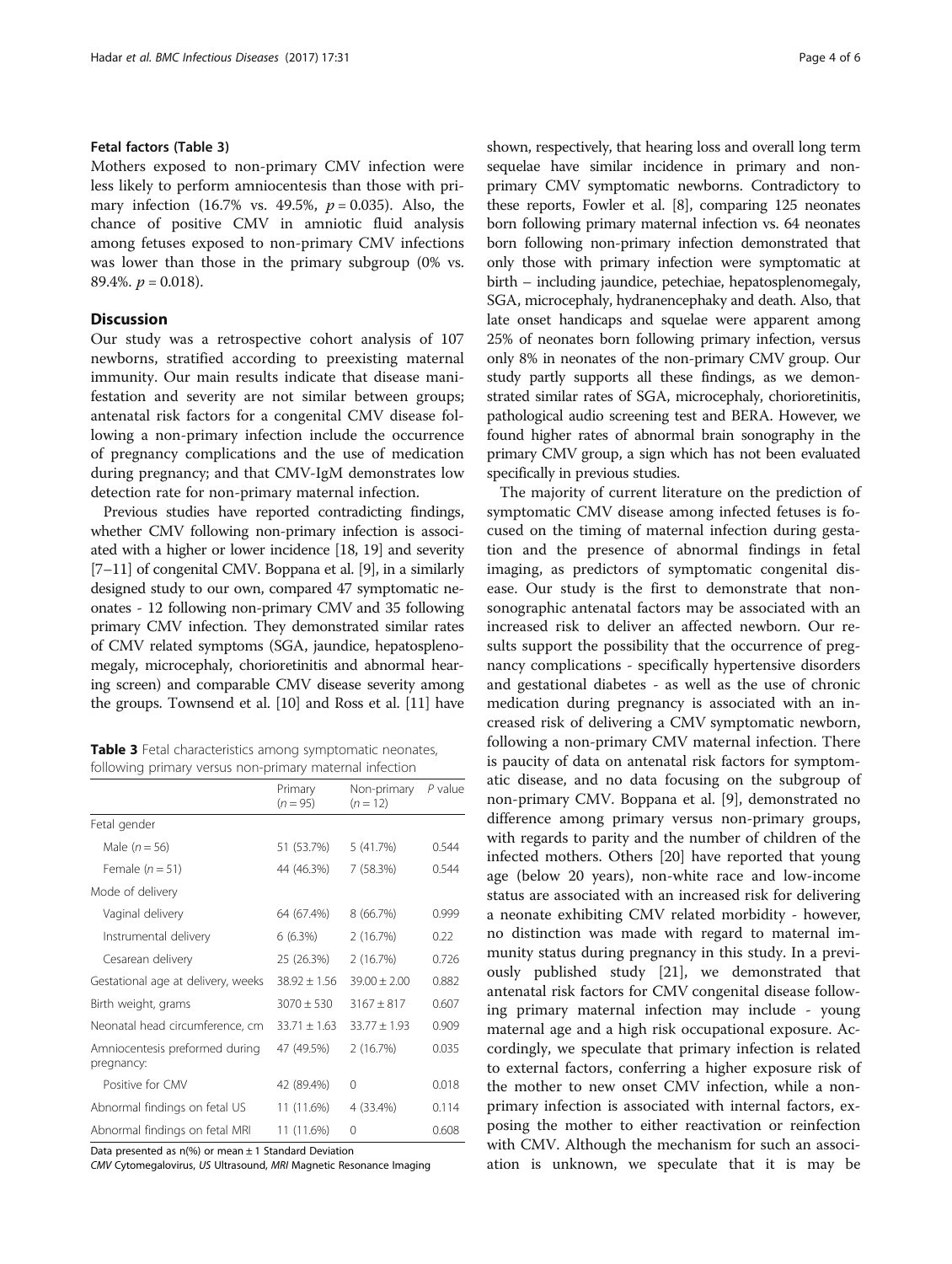associated with some degree of interference to the immune system, leading to higher maternal susceptibility to latent viral reactivation. Although, for either primary or non-primary infection, the final common pathway is a higher viral load during gestation, allowing for greater viral inoculums to reach the placenta and fetus, consequently increasing the risk for symptoms at birth.

Serological diagnosis of non-primary CMV infection in the mother is problematic. Due to the asymptomatic nature of maternal CMV infection in the majority of cases, clinical suspicion of CMV infection rarely rises. Maternal CMV infection is usually diagnosed by routine screening in sero-negative women or may be suspected due to abnormal sonographic findings. In our cohort maternal serology was examined for the presence of CMV-IgM in only 6 cases. The trigger for serological testing was due to either febrile illness  $(n = 1)$ , suspicious sonographic finding  $(n = 4)$  or routine testing  $(n = 1)$ . Among those 6 mothers, CMV-IgM was positive in only half (50%). This rate was significantly lower than the rate of positive CMV-IgM (75.8%) among mothers in the primary infection. The low rate of positive CMV-IgM among mothers with non-primary CMV infection is supported by other small studies [\[22](#page-5-0), [23\]](#page-5-0). Kyriazopoulou et al. [[22\]](#page-5-0) studied 32 women immunized to CMV with normal pregnancy course and no suspicious ultrasound findings. Although, none of the women had any serological evidence of maternal non-primary CMV infection, they detected 4 (12.5%) positive CMV results in amniotic fluid or fetal blood sampling. In another study, Zalel at al. [\[23\]](#page-5-0) studied 6 pregnant women who were referred due to abnormal sonographic findings, suggestive of in-utero CMV related morbidity. All women were exposed to CMV prior to pregnancy and none had serological evidence of non-primary infection at workup. However, all women had positive CMV in amniotic fluid analysis. These studies, in concordance with our current study, demonstrate a low detection rate for non-primary CMV infection by CMV-IgM testing.

A major strength of our study is that in contrast to other studies, the immune status of all participating women was known and ascertained by documented serological examinations. Indeed, the study is limited due to its retrospective nature, with a limited number of participants, especially in the non-primary CMV group, where only symptomatic newborns were referred for follow-up. Such a referral is routinely recommended when suspected finding arise during pregnancy or at the immediate postpartum period due to abnormal sonographic findings, clinical findings and abnormal audio screening tests - this may explain the high rate of hearing loss in the study. Importantly, the primary CMV infection group includes only newborns to mothers who elected to continue their pregnancy despite proven inutero infection or alarming findings on prenatal imaging. Due to lack of data we could not determine whether the non-primary infection was a result of reactivation or reinfection, both possible causes of congenital CMV [[24](#page-5-0)], although no data exist whether one causes more serious morbidity than the other [\[7](#page-5-0)].

## Conclusion

The true incidence and impact of recurrent maternal CMV infection remains elusive, with questions as to risk factors, screening and diagnosis. However, it seems that the incidence of symptomatic non-primary infection is low and somewhat limited to pregnancies complicated by maternal morbidity. When such fetal-neonatal infection occurs, it might be with less severe sequelae compared to neonates following primary maternal infection. Our results bring to focus the importance of sonographic follow up during pregnancy, which may provide clues for the possibility of congenital symptomatic CMV fetal infection. When such relevant sonographic markers are detected, the absence of presumed serological evidence (i.e. positive IGM), should not prevent further diagnostic measures such as amniocentesis and further fetal imaging such as a detailed targeted sonography and MRI. This also raises the issue of newborn routine screening as a major tool for prompt and timely diagnosis of congenital CMV. Such early detection may allow workup, treatment and future explorations to prevent long term handicap. Undoubtedly, further large scale studies are needed, focusing on prevention of non-primary CMV among gravidas, fetal diagnosis during pregnancy and screening for congenital CMV among neonates, as well as possible interventions to prevent long term poor prognosis among congenitally infected neonates.

#### Abbreviations

BERA: Brainstem-evoked response audiometry; CMV: Cytomegalovirus; CNS: Central nervous system; LSV: Lenticular striate vasculopathy; MRI: Magnetic resonance imaging; SGA: Small for gestational age; SNHL: Sensorineural hearing loss; US: Ultrasound

#### Acknowledgments

Not applicable

## Funding

Not applicable, no funding was received to support this study.

#### Availability of data and materials

The datasets during and/or analyzed during the current study are available from the corresponding author on reasonable request.

#### Authors' contributions

EH made substantial contributions to conception and design, acquisition of data and analysis and interpretation of data, as well as involved in drafting the manuscript. ED made substantial contributions to conception and design, acquisition of data and analysis and interpretation of data, as well as involved in drafting the manuscript. RGB made substantial contributions to conception and design, analysis and interpretation of data, as well as involved in drafting the manuscript. RB made substantial contributions to conception and design, analysis and interpretation of data, as well as involved in drafting the manuscript. JA made substantial contributions to conception and design, acquisition of data and analysis and interpretation of data, as well as involved in drafting the manuscript. JP made substantial contributions to conception and design, acquisition of data